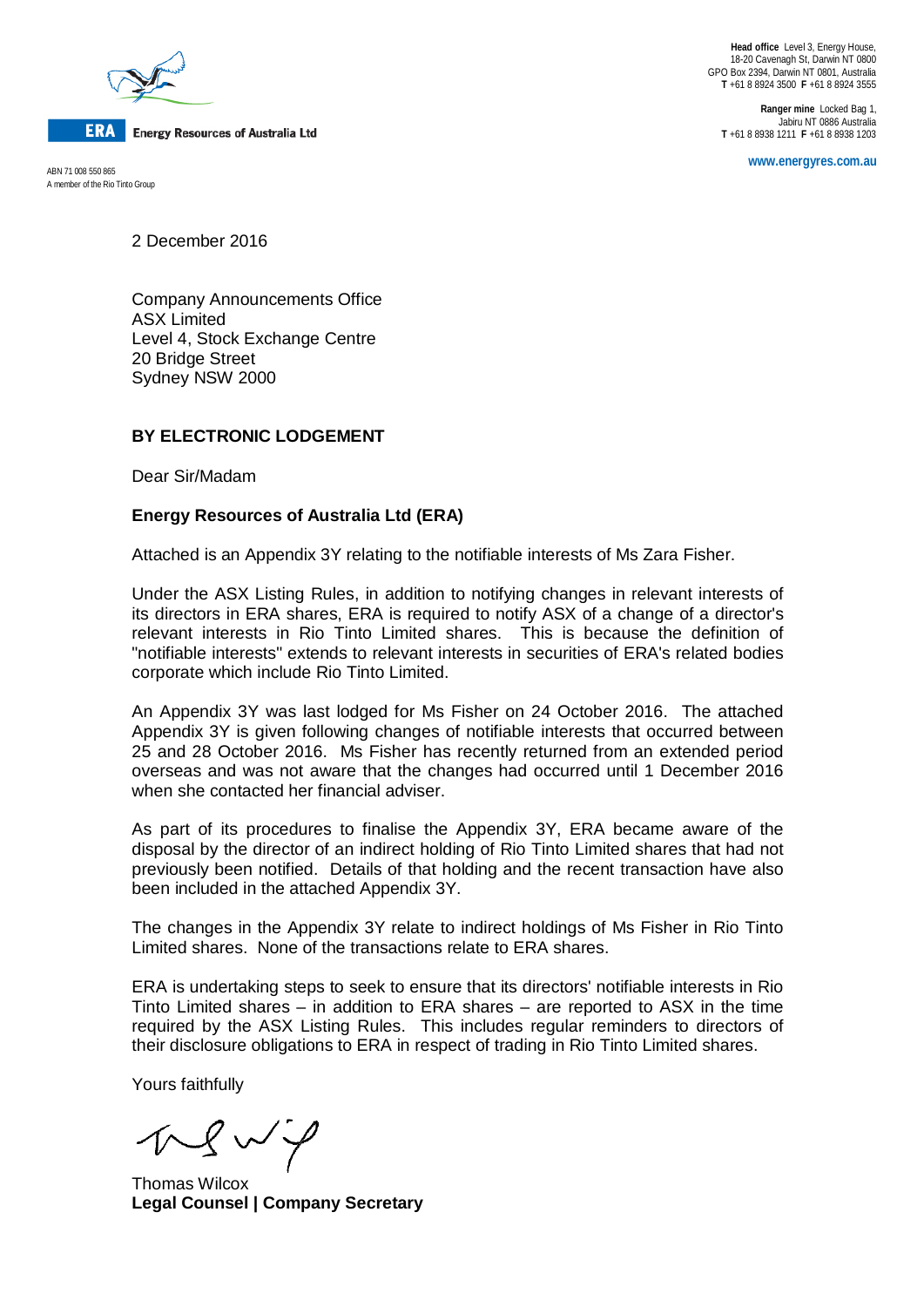*23 Rule 3.19A.2*

# **Appendix 3Y**

# **Change of Director's Interest Notice**

*Information or documents not available now must be given to ASX as soon as available. Information and documents given to ASX become ASX's property and may be made public.*

Introduced 30/09/01 Amended 01/01/11

| Name of entity | <b>Energy Resources of Australia Ltd</b> |
|----------------|------------------------------------------|
| <b>ABN</b>     | 71 008 550 865                           |

We (the entity) give ASX the following information under listing rule 3.19A.2 and as agent for the director for the purposes of section 205G of the Corporations Act.

| Name of Director    | <b>Zara FISHER</b> |
|---------------------|--------------------|
| Date of last notice | 24 October 2016    |

#### **Part 1 - Change of director's relevant interests in securities**

*In the case of a trust, this includes interests in the trust made available by the responsible entity of the trust* Note: In the case of a company, interests which come within paragraph (i) of the definition of "notifiable interest of a director" should be disclosed in this part.

| Nature of indirect interest                                                 | Interest as a beneficiary of The Fisher Family      |
|-----------------------------------------------------------------------------|-----------------------------------------------------|
| (including registered holder)                                               | Trust in the holding registered in the name of      |
| Note: Provide details of the circumstances giving rise to the relevant      | Fisher Family Trust FT Pty Ltd ATF The Fisher       |
| interest.                                                                   | Family Trust.                                       |
|                                                                             |                                                     |
| Date of change                                                              | 25, 27 and 28 October 2016                          |
|                                                                             |                                                     |
| No. of securities held prior to change                                      | 1,060 RT Shares                                     |
|                                                                             |                                                     |
| <b>Class</b>                                                                | <b>RT</b> Shares                                    |
|                                                                             |                                                     |
| Number acquired                                                             | N/A                                                 |
| Number disposed                                                             | Disposal of:                                        |
|                                                                             | a) 529 RT Shares on 25 October 2016;                |
|                                                                             | 281 RT Shares on 27 October 2016; and<br>b)         |
|                                                                             | 250 RT Shares on 28 October 2016.<br>$\mathbf{c}$   |
|                                                                             |                                                     |
| <b>Value/Consideration</b>                                                  | Disposal of:                                        |
| Note: If consideration is non-cash, provide details and estimated valuation | 529 RT Shares at \$52.04 per share;<br>a)           |
|                                                                             | 281 RT Shares at \$53.30 per share; and<br>b)       |
|                                                                             | 250 RT Shares at \$53.67 per share.<br>$\mathbf{c}$ |
|                                                                             |                                                     |
| No. of securities held after change                                         | N <sub>i</sub>                                      |
|                                                                             |                                                     |
| Nature of change                                                            | On-market trade                                     |
| Example: on-market trade, off-market trade, exercise of options, issue of   |                                                     |
| securities under dividend reinvestment plan, participation in buy-back      |                                                     |

<sup>+</sup> See chapter 19 for defined terms.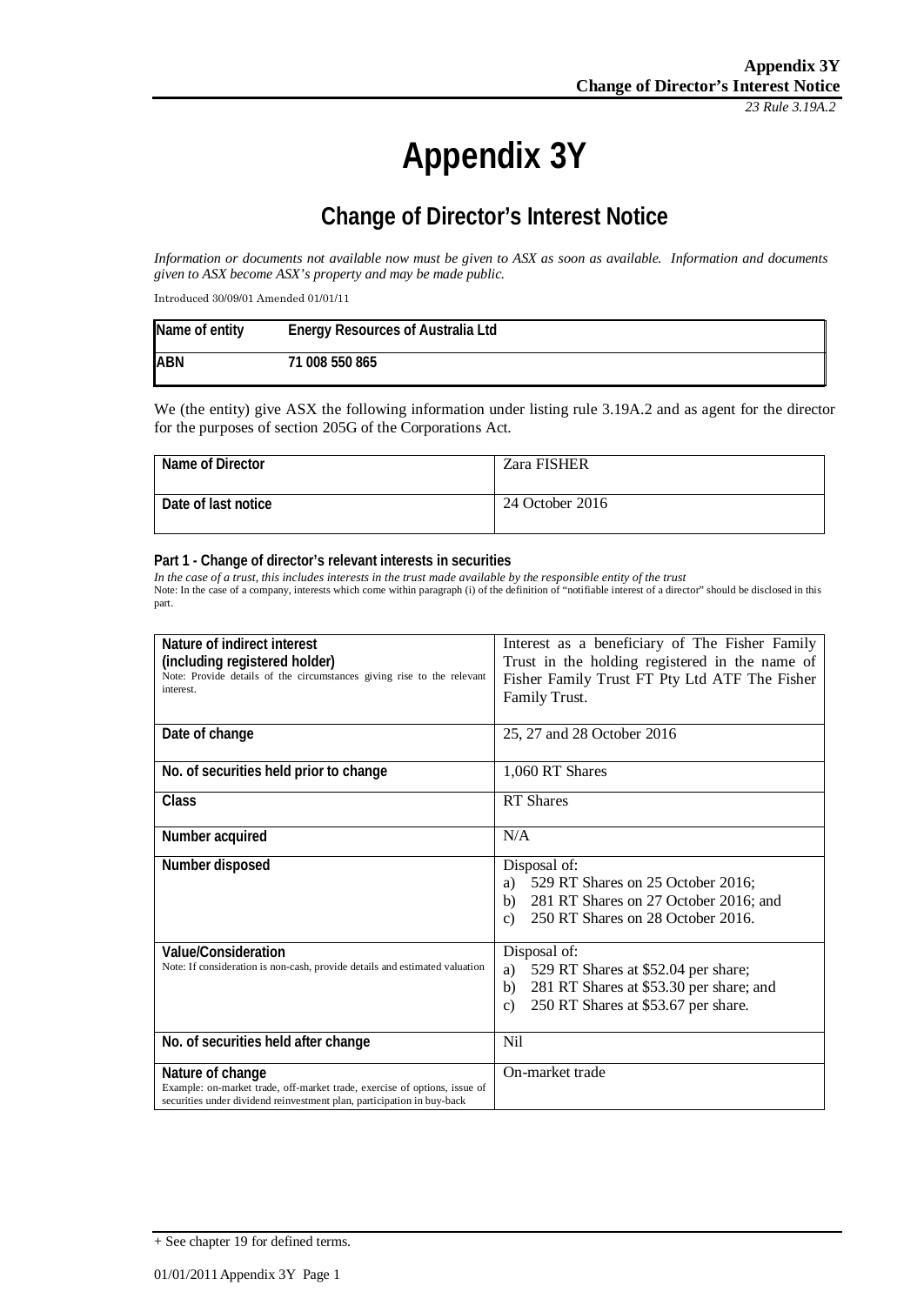| Direct or indirect interest                                                                                                                         | Indirect                                         |
|-----------------------------------------------------------------------------------------------------------------------------------------------------|--------------------------------------------------|
|                                                                                                                                                     |                                                  |
| Nature of indirect interest                                                                                                                         | Indirect interest in RT shares registered in the |
| (including registered holder)                                                                                                                       | of RBC Investor Services Australia<br>name       |
| Note: Provide details of the circumstances giving rise to the relevant<br>interest.                                                                 | Nominees Pty Limited on behalf of Zara Fisher.*  |
| Date of change                                                                                                                                      | 25 and 28 October 2016                           |
| No. of securities held prior to change                                                                                                              | 1,933 RT Shares                                  |
| Class                                                                                                                                               | <b>RT</b> Shares                                 |
| Number acquired                                                                                                                                     | N/A                                              |
| Number disposed                                                                                                                                     | 964 RT Shares on 25 October 2016; and<br>a)      |
|                                                                                                                                                     | 969 RT Shares on 28 October 2016<br>b)           |
| <b>Value/Consideration</b>                                                                                                                          | 964 RT Shares at \$52.04; and<br>a)              |
| Note: If consideration is non-cash, provide details and estimated valuation                                                                         | 969 RT Shares at \$53.67.<br>b)                  |
| No. of securities held after change                                                                                                                 | Nil                                              |
| Nature of change                                                                                                                                    | On-market trade                                  |
| Example: on-market trade, off-market trade, exercise of options, issue of<br>securities under dividend reinvestment plan, participation in buy-back |                                                  |

\* The details of this indirect interest were inadvertently omitted from the Appendix 3X issued to ASX on 1 September 2016 and the Appendix 3Ys issued to ASX on 29 September 2016 and 24 October 2016.

| Direct or indirect interest                                                                                                                                             | Indirect                                                                                                                                                                                                                                                                                                                                    |
|-------------------------------------------------------------------------------------------------------------------------------------------------------------------------|---------------------------------------------------------------------------------------------------------------------------------------------------------------------------------------------------------------------------------------------------------------------------------------------------------------------------------------------|
| Nature of indirect interest<br>(including registered holder)<br>Note: Provide details of the circumstances giving rise to the relevant<br>interest.                     | Indirect interest in Rio Tinto Limited ordinary<br>shares ("RT Shares") acquired under myShare,<br>the Rio Tinto Limited Global Employee Share<br>Plan ("myShare"), held by Computershare<br>Trustees (Jersey) Limited on behalf of Ms Fisher,<br>and a conditional right to additional matching RT<br>Shares ("Matching RT Share Rights"). |
| Date of change                                                                                                                                                          | N/A                                                                                                                                                                                                                                                                                                                                         |
| No. of securities held prior to change                                                                                                                                  | 469 RT Shares<br>312 Matching RT Share Rights**                                                                                                                                                                                                                                                                                             |
| Class                                                                                                                                                                   | RT Shares and Matching RT Share Rights                                                                                                                                                                                                                                                                                                      |
| Number acquired                                                                                                                                                         | N/A                                                                                                                                                                                                                                                                                                                                         |
| Number disposed                                                                                                                                                         | N/A                                                                                                                                                                                                                                                                                                                                         |
| <b>Value/Consideration</b><br>Note: If consideration is non-cash, provide details and estimated valuation                                                               | N/A                                                                                                                                                                                                                                                                                                                                         |
| No. of securities held after change                                                                                                                                     | 469 RT Shares<br>312 Matching RT Share Rights                                                                                                                                                                                                                                                                                               |
| Nature of change<br>Example: on-market trade, off-market trade, exercise of options, issue of<br>securities under dividend reinvestment plan, participation in buy-back | N/A                                                                                                                                                                                                                                                                                                                                         |

\*\* In accordance with the rules of myShare, upon vesting of the Matching RT Share Rights, Ms Fisher may receive additional RT Shares in lieu of dividends that would have been paid to her in the period from grant on the base number of shares being the subject of the Matching RT Share Rights that vest.

<sup>+</sup> See chapter 19 for defined terms.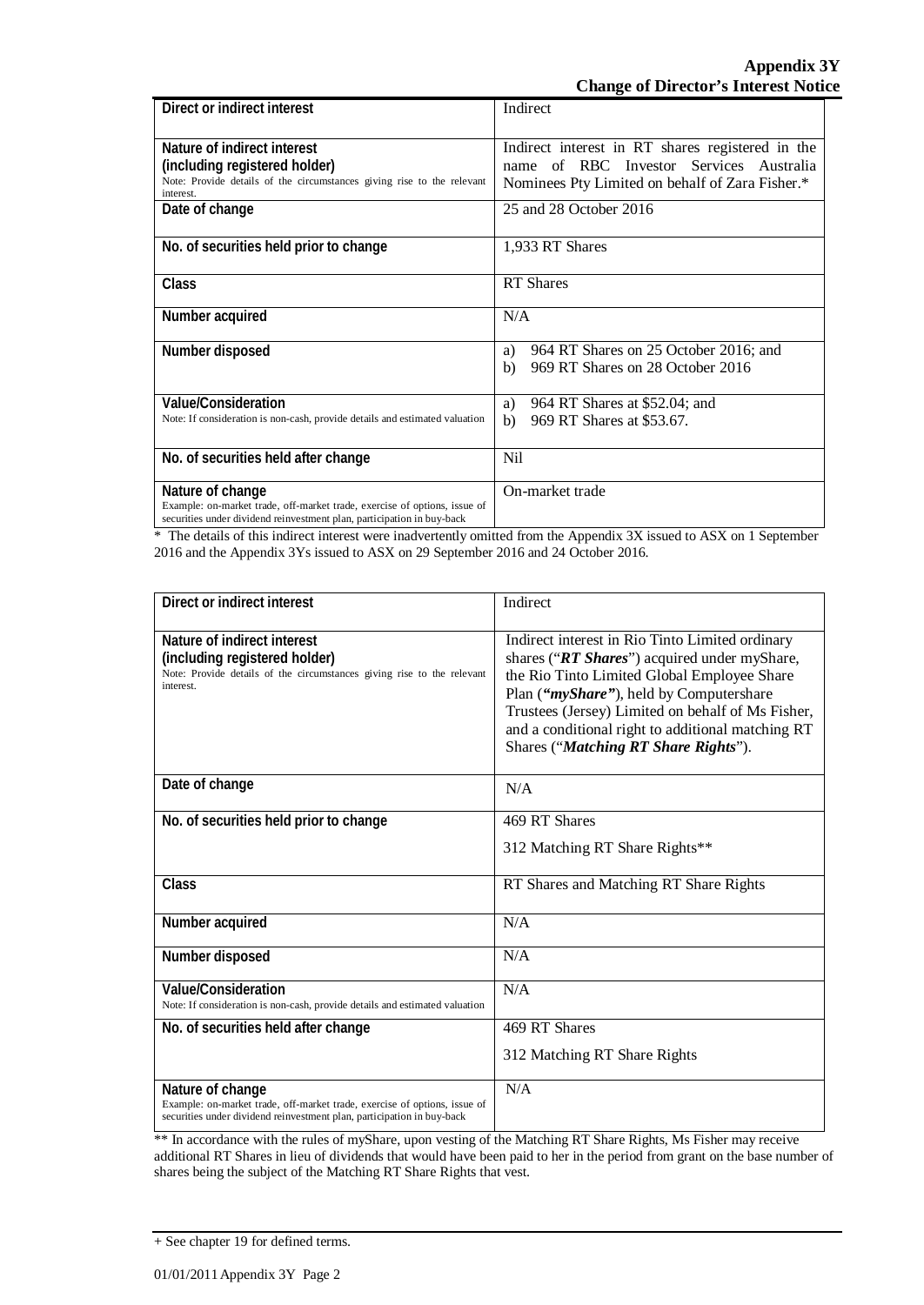| Direct or indirect interest                                                                                                                                             | Direct           |
|-------------------------------------------------------------------------------------------------------------------------------------------------------------------------|------------------|
| Nature of indirect interest<br>(including registered holder)<br>Note: Provide details of the circumstances giving rise to the relevant<br>interest.                     | N/A              |
| Date of change                                                                                                                                                          | N/A              |
| No. of securities held prior to change                                                                                                                                  | 2,408 RT Shares  |
| Class                                                                                                                                                                   | <b>RT</b> Shares |
| Number acquired                                                                                                                                                         | N/A              |
| Number disposed                                                                                                                                                         | N/A              |
| Value/Consideration<br>Note: If consideration is non-cash, provide details and estimated valuation                                                                      | N/A              |
| No. of securities held after change                                                                                                                                     | 2,408 RT Shares  |
| Nature of change<br>Example: on-market trade, off-market trade, exercise of options, issue of<br>securities under dividend reinvestment plan, participation in buy-back | N/A              |

| Direct or indirect interest                                                 | Direct                                           |
|-----------------------------------------------------------------------------|--------------------------------------------------|
| Nature of indirect interest                                                 | N/A                                              |
| (including registered holder)                                               |                                                  |
| Note: Provide details of the circumstances giving rise to the relevant      |                                                  |
| interest.                                                                   |                                                  |
| Date of change                                                              | N/A                                              |
| No. of securities held prior to change                                      | 6,319 rights ("Rights") to be granted RT Shares, |
|                                                                             | being:                                           |
|                                                                             |                                                  |
|                                                                             | 2,244 Rights under the Rio Tinto Limited         |
|                                                                             | Performance Share Plan as amended from           |
|                                                                             | time to time (" $PSP$ ")***; and                 |
|                                                                             |                                                  |
|                                                                             | 4,075 Rights under the Rio Tinto Limited<br>٠    |
|                                                                             | Management Share Plan as amended from            |
|                                                                             | time to time (" $MSP$ ")***.                     |
|                                                                             |                                                  |
| Class                                                                       | Rights under the terms of the PSP and the MSP.   |
|                                                                             |                                                  |
| Number acquired                                                             | N/A                                              |
|                                                                             |                                                  |
| Number disposed                                                             | N/A                                              |
| <b>Value/Consideration</b>                                                  | N/A                                              |
| Note: If consideration is non-cash, provide details and estimated valuation |                                                  |
| No. of securities held after change                                         | 6,319 Rights, being:                             |
|                                                                             |                                                  |
|                                                                             | 2,244 Rights under the PSP; and                  |
|                                                                             | 4,075 Rights under the MSP.                      |
| Nature of change                                                            | N/A                                              |
| Example: on-market trade, off-market trade, exercise of options, issue of   |                                                  |
| securities under dividend reinvestment plan, participation in buy-back      |                                                  |

\*\*\* In accordance with the rules of the BDP, the MSP, and the rules of the PSP in respect of awards granted from 2013, upon vesting Ms Fisher may receive additional RT Shares in lieu of dividends that would have been paid to her in the period from grant on the base number of RT Shares, the subject of the Rights that vest.

<sup>+</sup> See chapter 19 for defined terms.